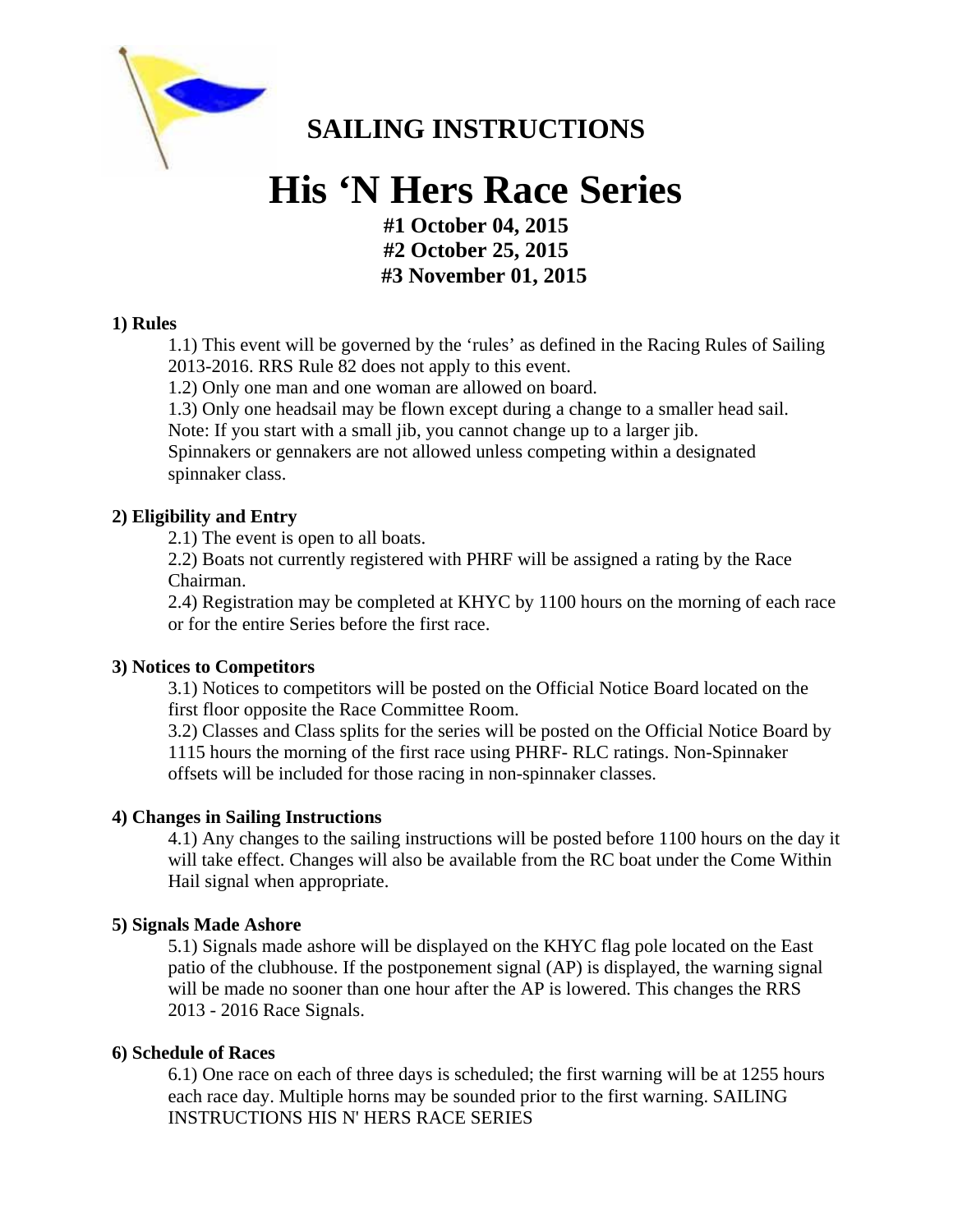#### **7) Signals on the Race Committee Boat**

7.1) Starting signals will conform to rule 26 of the 2013-2016 Racing Rules of Sailing (RRS). See example on Attachment A, Course Chart for His 'N Hers.

7.2) Classes, as constituted before race #1, would start in the following order: Class Flag

Cal 20 F B E

A D

Spinnaker K

#### **8) The Race Course**

8.1) The racing venue will be in the vicinity of "Y" Mark for the Oct. 04th race, "S" Mark for the Oct. 25th race, and "Y" Mark for the November 1st race.

8.2) The course for each race will be selected from Attachment A and signaled by numbered placard from the Race Committee boat at the time of your Class Warning signal.

8.3) On a given race day, the R/C will select a single course for all classes that are eligible for competing for the series perpetual trophy. Otherwise, different course may be selected based on the discretion of the R/C PRO.

#### **9) Marks**

9.1) Marks are spar buoys in the approximate positions defined per 2014 KHYC Race Mark Guide.

9.2) "G" mark is the bell buoy at the entrance to the Harbor.

9.3) "W" mark is the white center channel buoy at the entrance to King Harbor.

#### **10) The Start**

10.1) Races will be started using Rule 26 with individual classes starting using a fiveminute sequence. The committee will attempt but is not obligated to keep all start  $\&$ restart times at five-minute clock intervals.

10.2) The starting line will be in the vicinity of "Y" or "S" marks depending on the date. It will be between a staff with an orange flag on the Race Committee boat and a staff with an orange flag or race mark floating to port from the Race Committee boat.

10.3) Boats whose preparatory signal has not been made shall keep clear of the starting area and all boats whose Preparatory Signal has been made.

#### **11) Safety (Category and Crew)**

11.1) The race is equivalent to a PHRF Category 4 event.

11.2) All boats must check in with the Race Committee on the water prior to the Class warning signal.

11.3) A boat retiring must notify the committee ASAP or before the last boat to finish (whichever is sooner). The RC monitors VHF Ch.78.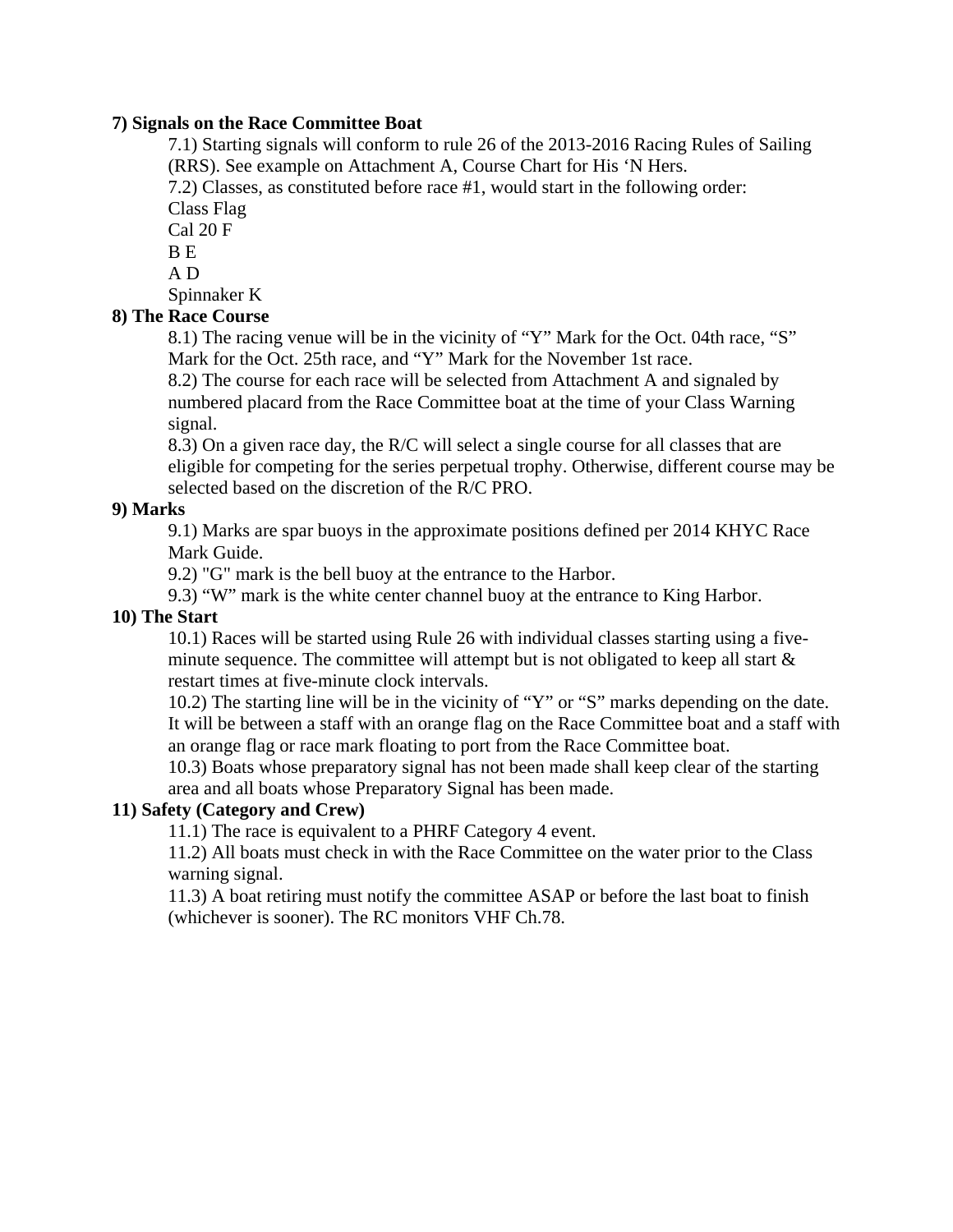#### **12) The Finish**

12.1) The finish line will be near the harbor entrance between a staff displaying an orange flag on the Race Committee boat anchored just inside the breakwater and the Redondo Beach East Jetty Light (#2) at the harbor entrance.

#### **13) Penalty System**

13.1) The 720-degree turn penalty is replaced with a 360-degree turn penalty, to include one tack and one jibe, modifying rules 44.1 & 44.2. Rule 44.3 shall not apply.

#### **14) Time limit**

14.1) Boats failing to start within four minutes after their start signal shall be scored DNS.

14.2) Boats failing to finish by 1700 hours shall be scored DNF.

#### **15) Protests**

15.1) Boats intending to protest must notify the RC boat upon finishing.

15.2) Protests shall be written on forms available at the club and delivered to the Race Chairman, or PRO within 45 minutes after the race committee boat docks. The Committee will sound one signal and post docking time on the Official Notice Board.

Protests will be posted as they are submitted.

#### **16) Scoring**

16.1) Time on Time (TOD) with PHRF-RLC ratings will be used. Non-spinnaker offsets will be used for non-spinnaker classes.

16.2) Each Race: Boats will be scored within each class based on corrected times to determine order of finish within each class on each of the three (3) races.

16.3) Series: Only non-spinnaker boats will be eligible for the series trophy. The three (3) races will be scored separately as a series in accordance with the Low Point scoring system of RRS Appendix A 4.1 and A 9 based on individual finish times (corrected) for each course that is sailed.

16.3) No throw-outs will be applied for the series score.

16.4) In the event of a tie for the series score, the tie will be broken by awarding the

trophy to the team that has defeated the greatest number of yachts throughout the series.

#### **17) Prizes**

17.1) Take home trophies will be awarded each Sunday on the upper level of the clubhouse as soon as possible after the event. The Maureen Cash Memorial Perpetual trophy will be awarded at the annual Racing Awards Trophy Night.

17.2) Classes eligible for individual take home trophies must have at least 3 starters per race.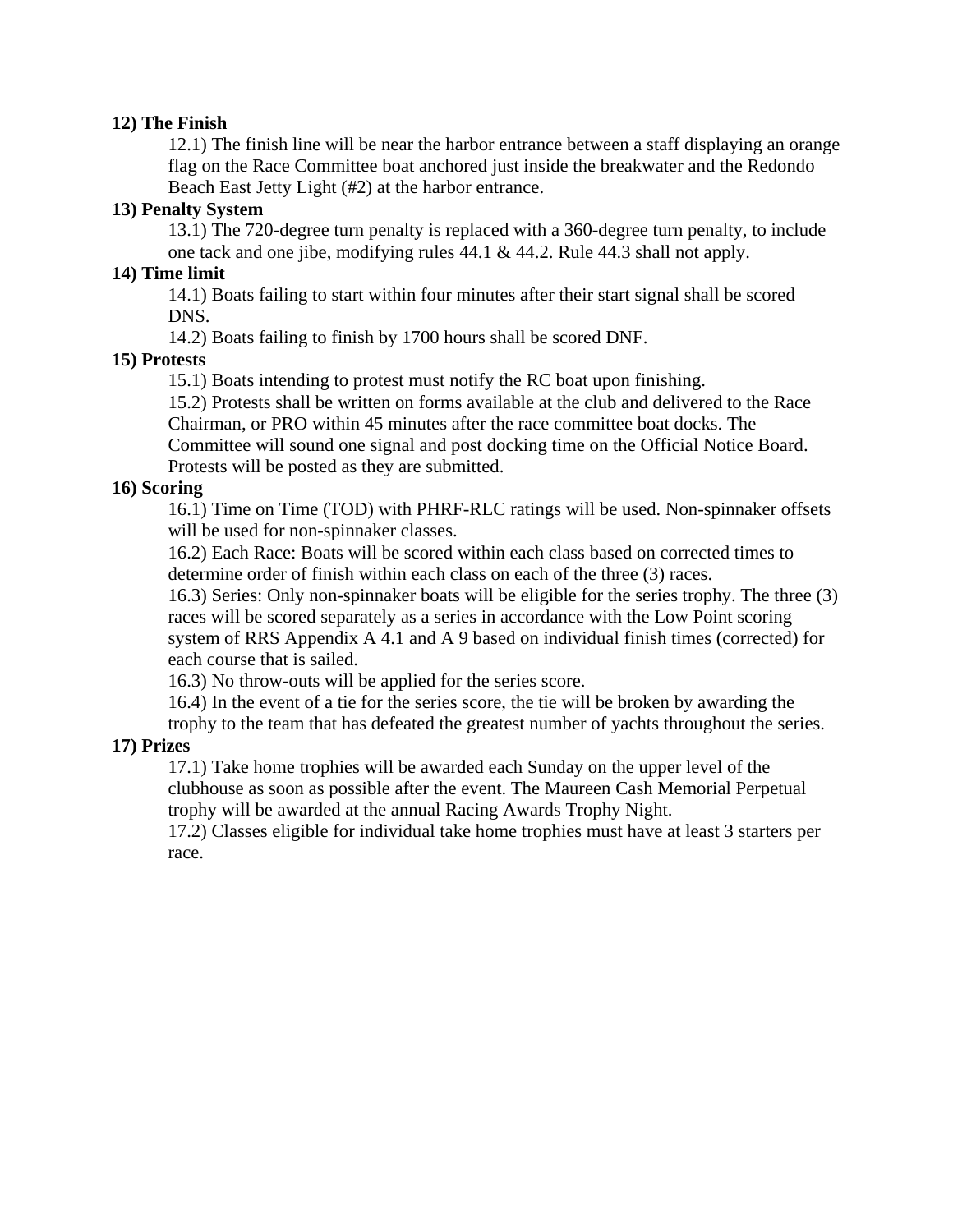**Attachment A – Courses for His 'N Hers Courses Starting from "S" Mark Approximate Distance #1 Start – A – B – G – W – Finish 3.6 NM #2 Start – A – H – Ys – G – W – Finish 4.0 NM #4 Start – A – H – Ss – G – W – Finish 4.9 NM #5 Start – H – K – D – B – G.-W – Finish 5.2 NM** 

**Courses starting from "Y" Mark** 

**#11 Start – As – Ss – G – W – Finish 3.3 NM #12 Start – A – H – G – W – Finish 4.1 NM** 

**#14 Start – A – B – T – S – G – W – Finish 5.4 NM** 

**#15 Start – Hs – Fs – G – W – Finish 5.8 NM** 

(Note: Additional courses may be added prior to each day of racing. Any changes to this attachment will be made available to the competitors in accordance with Article 4 of the 2013 His 'Hers Series Sailing Instructions.)

### **Typical Starting Signal Sequence**

1) Multiple sounds before first Warning only, not precisely timed to next signal

2) 5 min before Start: Warning signal. Class flag is raised with one sound. Course selection displayed.

3) 4 min before Start: Preparatory signal. P flag is raised with one sound.

4) 1 minute before Start: Preparatory flag lowered with one long sound.

5) Start: Class flag lowered with one sound.

FYI: Some race committees will utilize a "running clock" which simply means the next class to start is given its Warning signal simultaneous with the Start signal of the previous class, leading into the same sequence as above. This practice is favored but NOT essential so the racer must always be guided by the Class flag as the beginning of their Class start sequence.